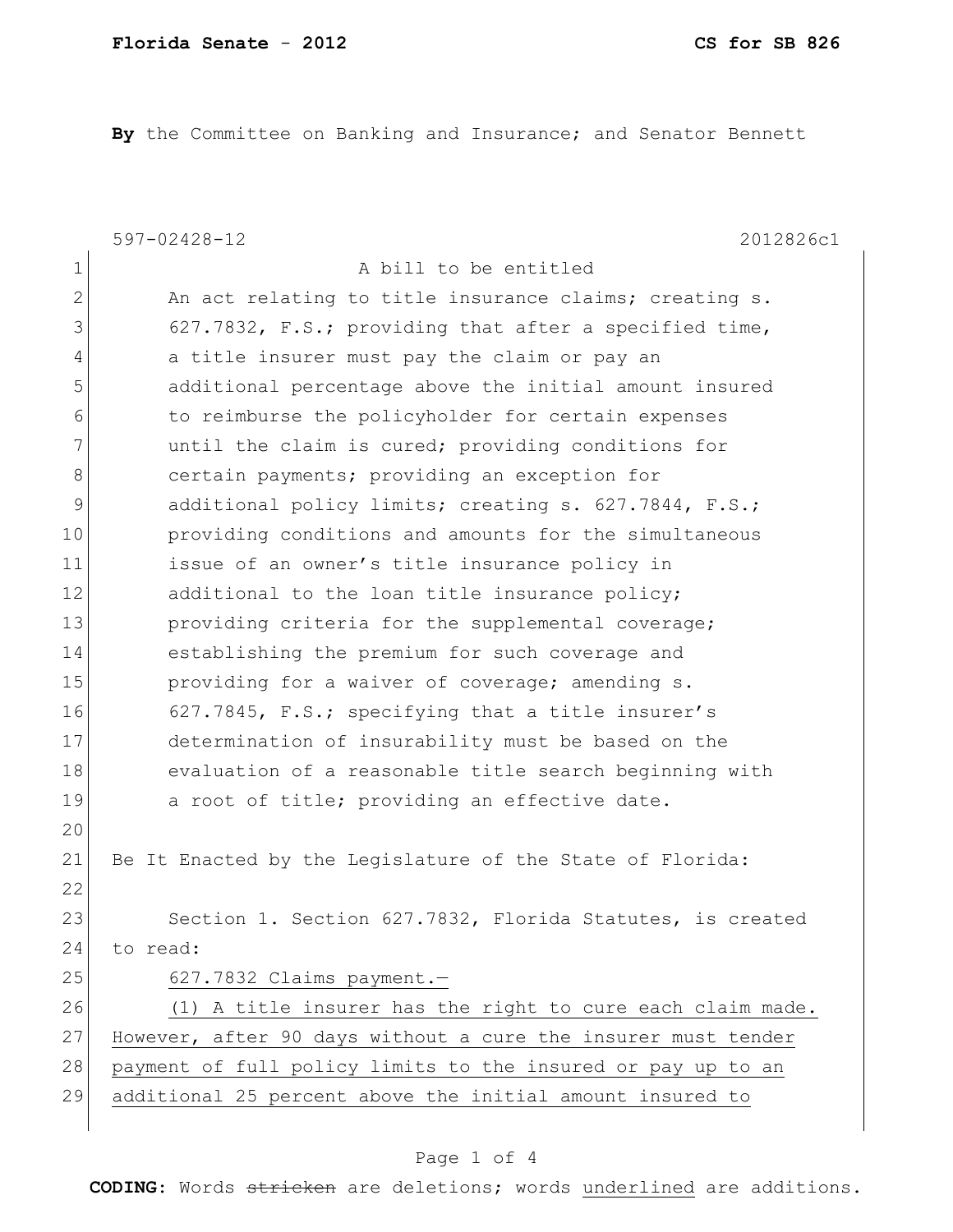|    | $597 - 02428 - 12$<br>2012826c1                                  |
|----|------------------------------------------------------------------|
| 30 | reimburse the insured for the payment of any attorney fees,      |
| 31 | moving expenses, property taxes, architect fees, engineering     |
| 32 | fees, permitting fees, or mortgage interest until the cure is    |
| 33 | finalized.                                                       |
| 34 | (2) The additional 25 percent applies only if the insurer's      |
| 35 | failure to establish title directly impacts the payments listed  |
| 36 | in subsection (1).                                               |
| 37 | (3) If a complete loss of title occurs, full policy limits       |
| 38 | must be paid regardless of market values.                        |
| 39 |                                                                  |
| 40 | This section does not apply to additional policy limits issued   |
| 41 | pursuant to s. 627.7844.                                         |
| 42 | Section 2. Section 627.7844, Florida Statutes, is created        |
| 43 | to read:                                                         |
| 44 | 627.7844 Supplemental coverage.-                                 |
| 45 | (1) If the current owner of real property borrows money          |
| 46 | secured by an interest in such real property and a loan title    |
| 47 | insurance policy is issued at original title insurance rates     |
| 48 | established pursuant to s. 627.782, less any agreed rebates in   |
| 49 | connection therewith, the title agency, title insurer, or        |
| 50 | attorney-agent providing the loan title insurance policy must    |
| 51 | simultaneously issue an owner's title insurance policy in the    |
| 52 | amount of the loan title insurance policy, or such greater       |
| 53 | amount as may be requested by the property owner.                |
| 54 | (2) (a) If the property owner provides a copy of one or more     |
| 55 | owner's title insurance policies currently insuring the owner's  |
| 56 | interest in the real property, the coverage of the new owner's   |
| 57 | policy to be issued shall be supplemental to the existing owners |
| 58 | policy, and the policy limits of the new owner's policy must be  |
|    |                                                                  |

## Page 2 of 4

**CODING**: Words stricken are deletions; words underlined are additions.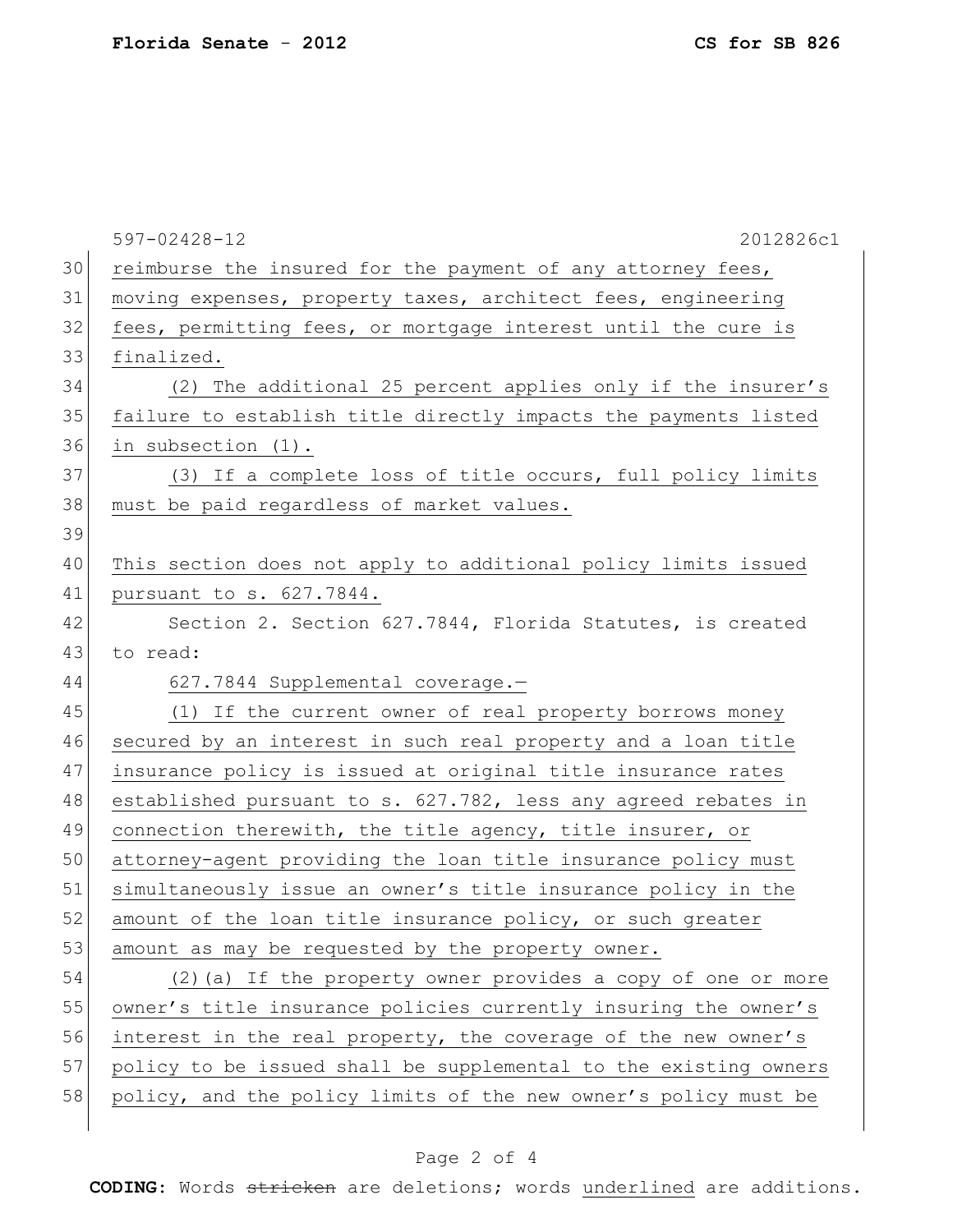|    | 2012826c1<br>$597 - 02428 - 12$                                  |
|----|------------------------------------------------------------------|
| 59 | fully available if the aggregate insured losses suffered by the  |
| 60 | insured exceed the amount insured collectively by the prior      |
| 61 | policy. Actual payment or recovery from the prior insurer is not |
| 62 | a condition precedent for recovery under the new owner's policy. |
| 63 | (b) This supplemental coverage may be accomplished through       |
| 64 | an endorsement of the existing owner's policy or the issuance of |
| 65 | a new owner's policy containing language establishing coverage   |
| 66 | as being supplemental to the prior policies.                     |
| 67 | (c) The new owner's and loan policies shall reflect policy       |
| 68 | exceptions and limitations based on the current state of title   |
| 69 | to the property, and may include exceptions that did not appear  |
| 70 | in the prior owner's policy.                                     |
| 71 | (3) The premium for the simultaneous issuance of the new         |
| 72 | owner's policy must be the minimum simultaneous issue rate       |
| 73 | established pursuant to s. 627.782.                              |
| 74 | (4) The owner of the real property shall waive in writing        |
| 75 | the right to purchase any additional owner's coverage.           |
| 76 | Section 3. Subsection (1) of section 627.7845, Florida           |
| 77 | Statutes, is amended to read:                                    |
| 78 | 627.7845 Determination of insurability required;                 |
| 79 | preservation of evidence of title search and examination.-       |
| 80 | (1) A title insurer may not issue a title insurance              |
| 81 | commitment, endorsement, or title insurance policy until the     |
| 82 | title insurer has caused to be made a determination of           |
| 83 | insurability based upon the evaluation of a reasonable title     |
| 84 | search beginning with a root of title, as defined in s.          |
| 85 | 712.01(2) or a search of the records of a Uniform Commercial     |
| 86 | Code filing office, as applicable, has examined such other       |
| 87 | information as may be necessary, and has caused to be made a     |
|    |                                                                  |

## Page 3 of 4

**CODING**: Words stricken are deletions; words underlined are additions.